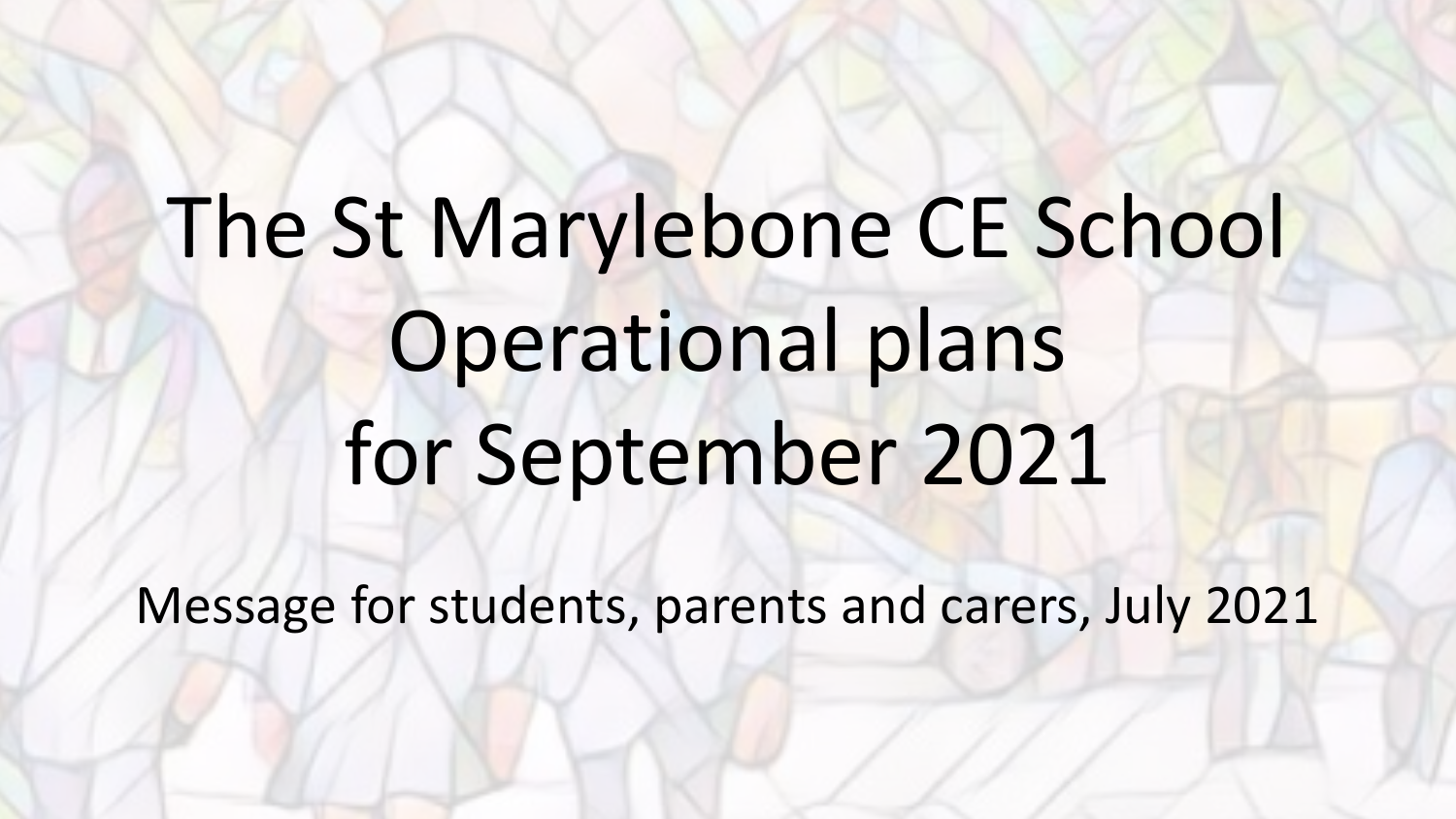## Main message: mostly this is how things were pre-covid

Our planning is advised by the DfE *[Schools COVID-19 operational guidance](https://assets.publishing.service.gov.uk/government/uploads/system/uploads/attachment_data/file/999689/Schools_guidance_Step_4_update_FINAL.pdf)* July 2021.

We also continue to keep track of local and national Public Health advice.

From 1 September 2021:

- No more bubbles
- Mixing and movement allowed
- Assemblies, clubs, events and trips allowed
- Lessons based back in subject areas for the most part
- Return to normal times of the school day

This is good news!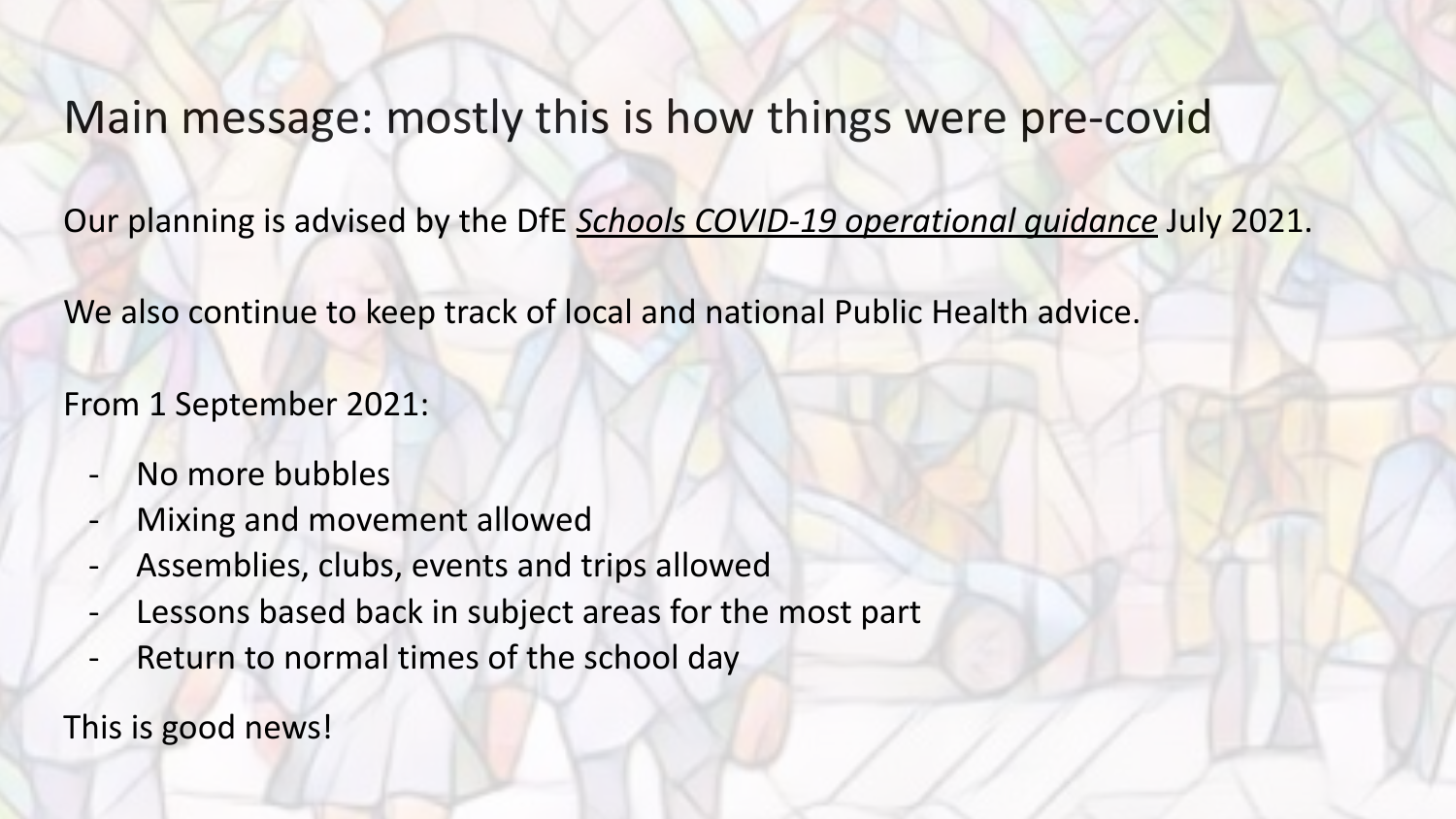## Return to normal times of the school day

| Registration*       | 8:30-8:50                   |
|---------------------|-----------------------------|
| <b>Period 1</b>     | 8:50-9:45                   |
| <b>Period 2</b>     | 9:45-10:40                  |
| <b>Break</b>        | 10:40-11:00                 |
| <b>Period 3</b>     | 11:00-11:55                 |
| <b>Period 4</b>     | 11:55-12:50                 |
| Lunch               | 12:50-13:40                 |
| <b>Period 5</b>     | 13:40-14:35                 |
| Period <sub>6</sub> | 14:35-15:30                 |
| <b>After 3.30</b>   | <b>Clubs and activities</b> |

**Staggered dismissal and two gates to help with traffic:**

3.15pm: Year 7 leaves 3.20pm: Year 8 and Year 10 leave 3.25pm: Year 9 leaves 3.30pm: Years 11, 12, 13 leave

50 minute lunch break enables clubs and events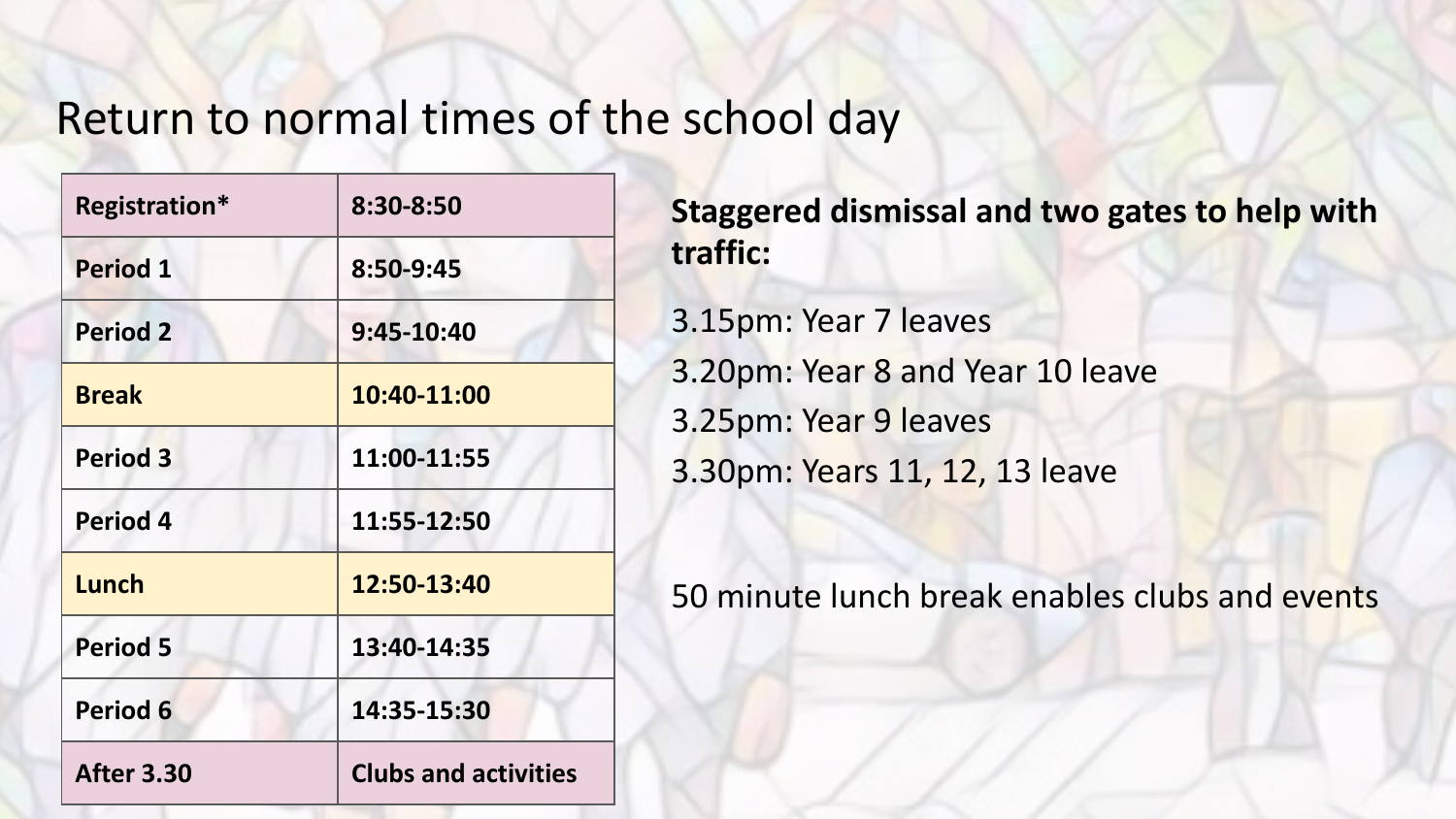## Same same but different

Lunches:

- More info in early September
- Hot and cold lunch service with given times to reduce queueing
- 6th Form canteen in refurbished common room
- Planning for improved dining facilities at High Street site underway

Coats and cloakrooms:

- Cloakrooms back in use
- Coats (plain black, named please) go into cloakrooms, not carried around school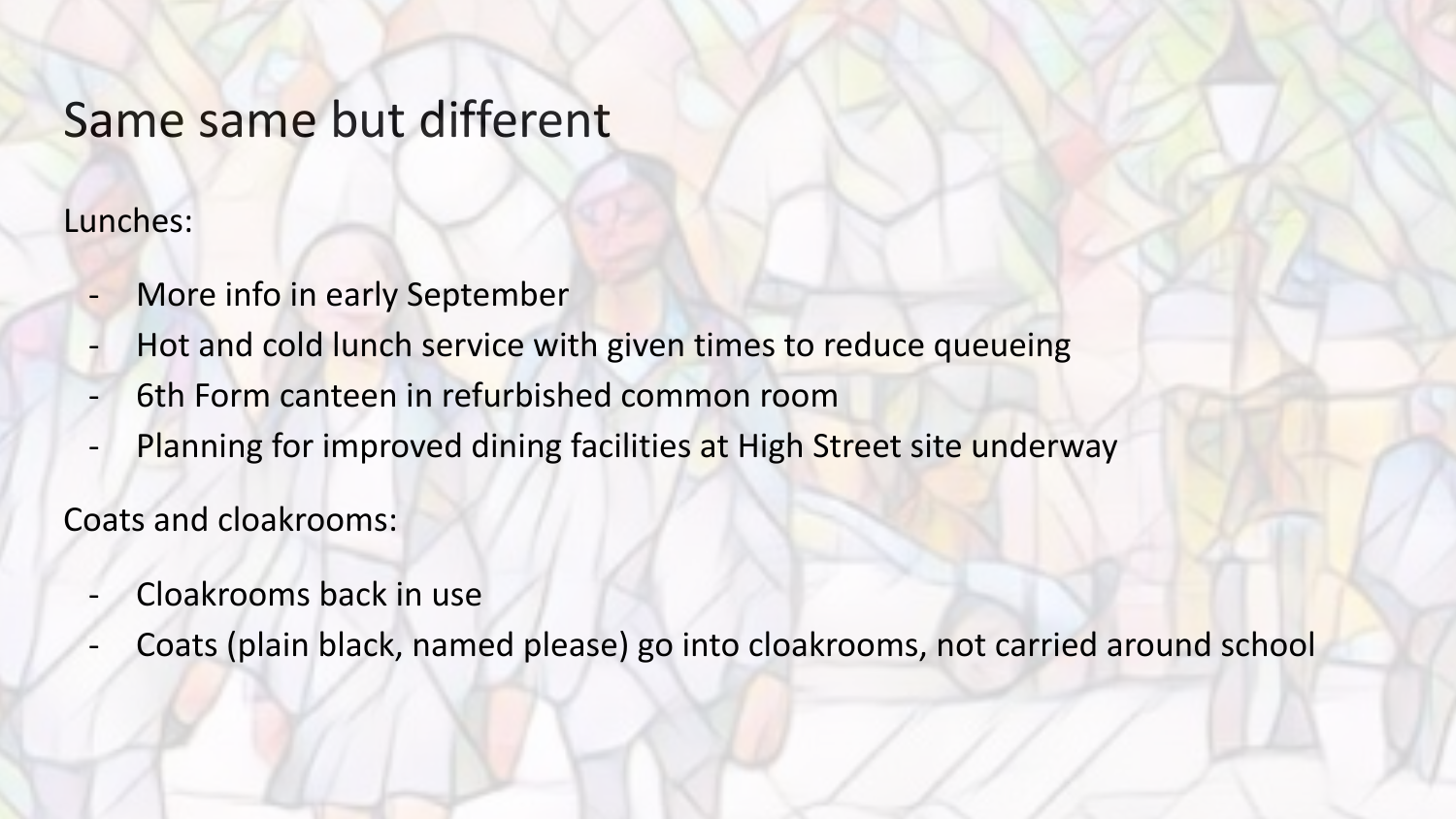## Uniform - full list on website

- Full school uniform and kit, as usual
- School blazers, school skirt, school trousers
- No trainers
- On days when students have PE or Dance, they can wear full proper PE or Dance kit all day, with blazer outside of PE or Dance.
- Plain black leggings can be worn under skort at any time of year.
- Club requiring kit at lunch? Change at lunch and then can stay in kit
- Club requiring kit after school? Change after school
- 6th Form dress code to be shared with Years 12 and 13 ahead of term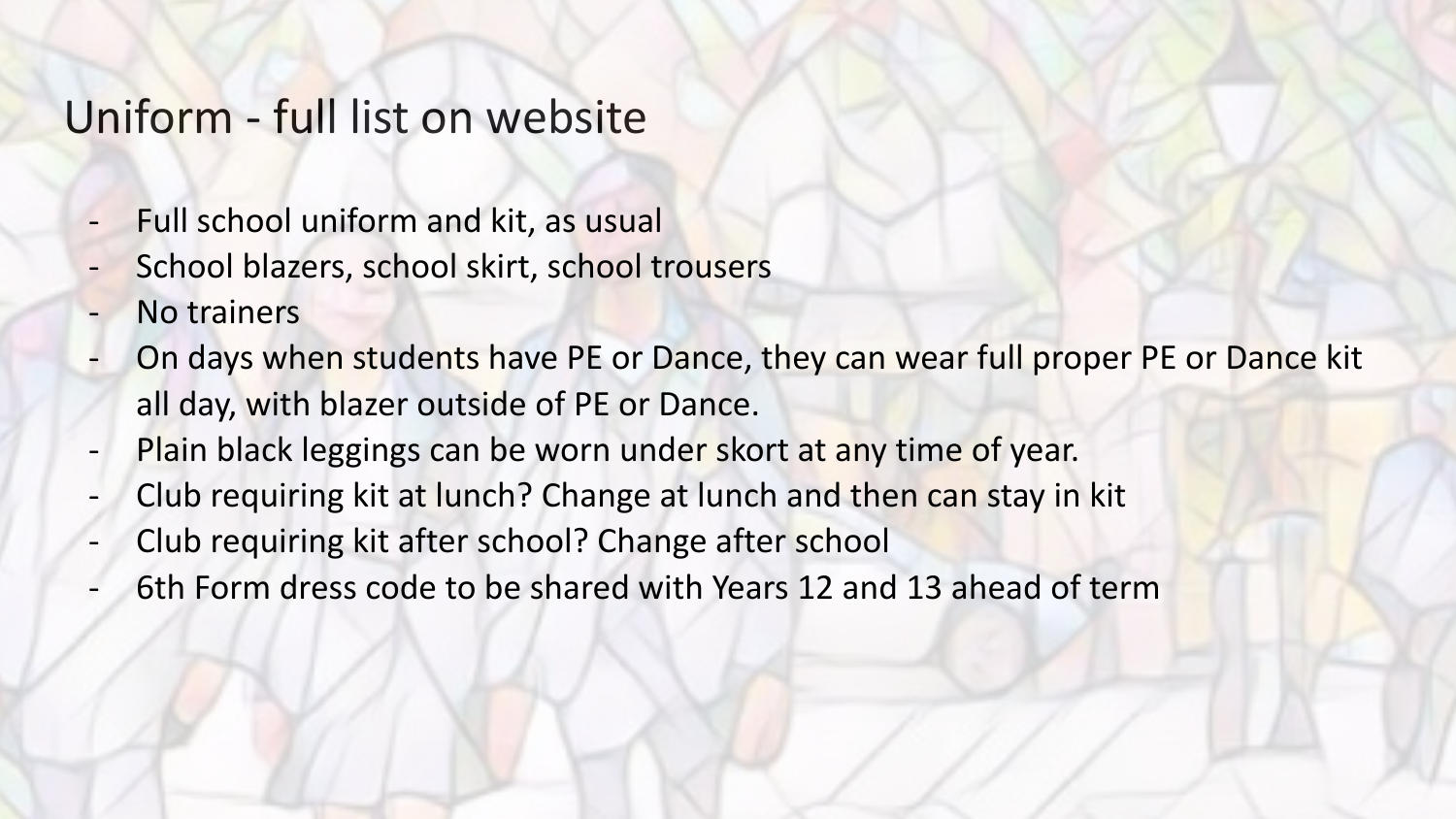## Ventilation and cleaning

Schools are asked to:

- keep spaces well-ventilated Windows, doors, air purifiers, movement and use of outdoor space
- maintain good hygiene Hand-sanitisers at entrances and in all rooms
	- maintain good cleaning Sustained cleaning during school day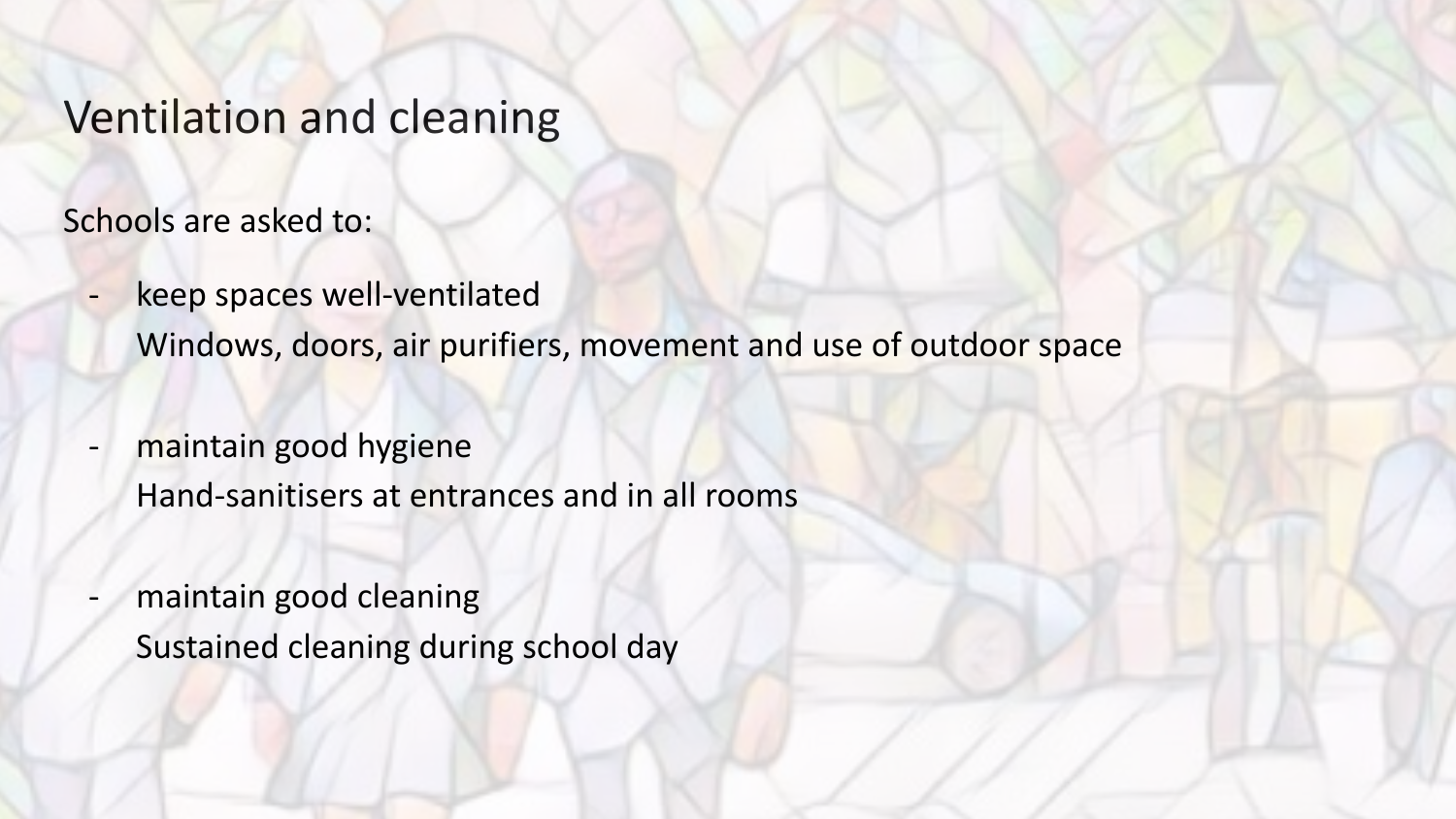## What if someone gets covid?

#### **The DfE Guidance tells us:**

Anyone with covid symptoms or a positive covid test should "*follow public health advice on when to self-isolate and what to do.* 

*They should not come into school if they have symptoms, have had a positive test result or other reasons requiring them to stay at home due to the risk of them passing on COVID-19."* 

We should send home any students who we think have covid symptoms.

If in doubt, please contact NHS 119.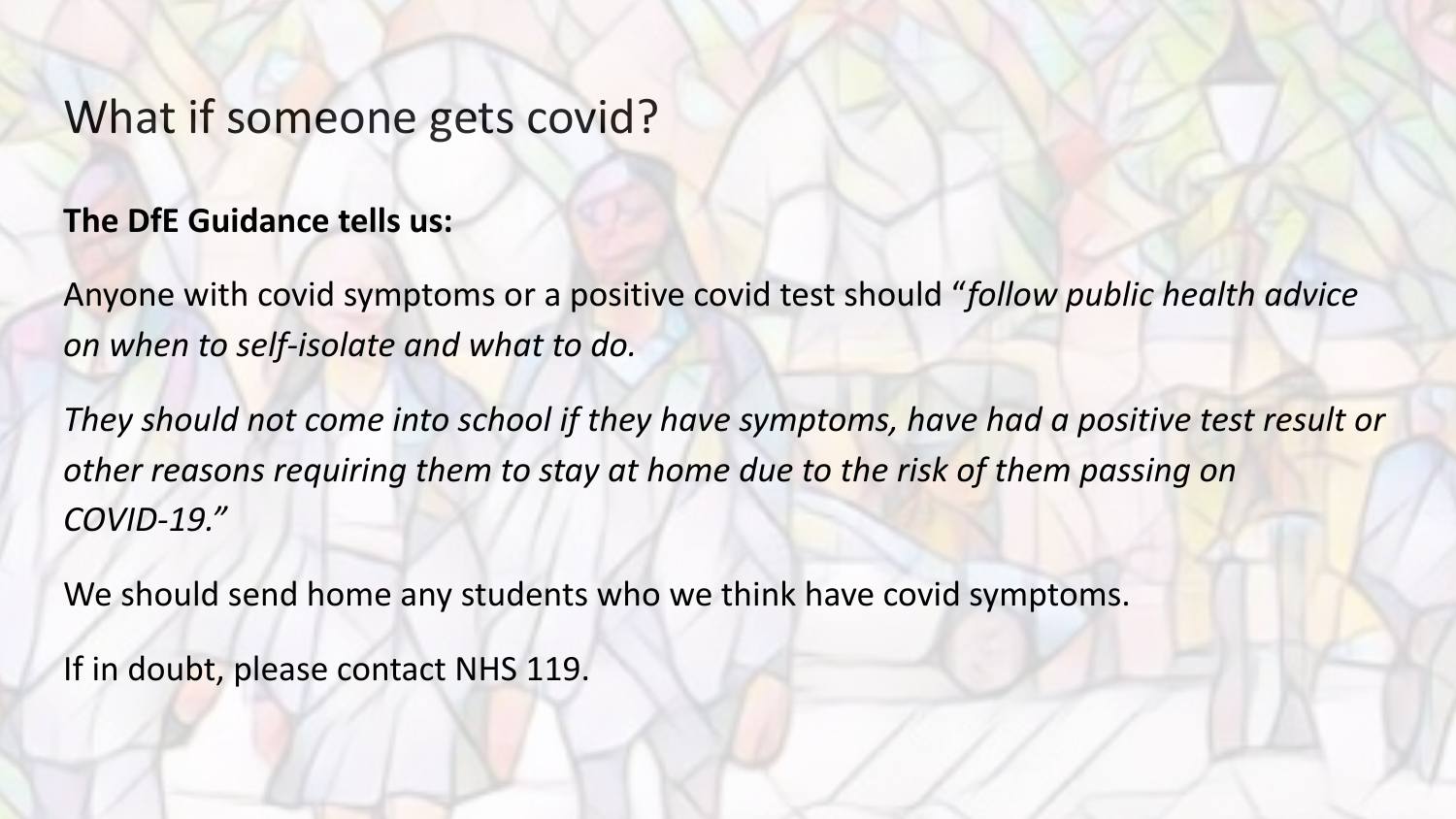## What if my child is a contact of someone who tests positive?

The DfE Guidance tells us:

Close contacts will be identified via NHS Test and Trace. Schools will no longer be expected to undertake contact tracing. This is from 19 July 2021.

From 16 August 2021, children under 18 will no longer be required to self-isolate if they are contacted by NHS Test and Trace as a close contact of a positive COVID-19 case. Instead, children will be contacted by NHS Test and Trace, informed they have been in close contact with a positive case and advised to take a PCR test.

We will keep staff, students and parents / carers informed about positive cases as appropriate and as advised. We do not have any advice on this currently.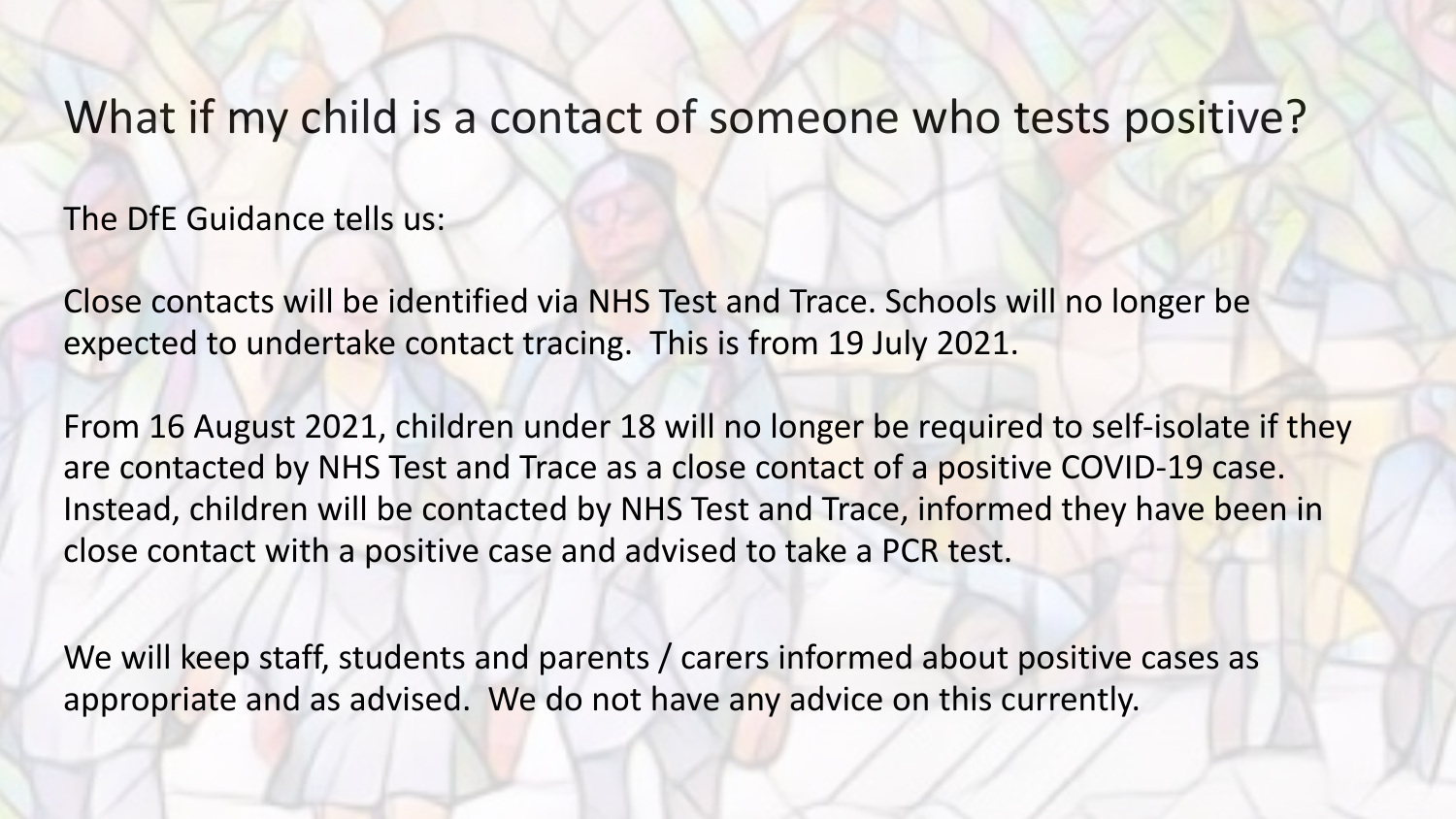# What if ...?

If there is a covid outbreak in the School or the local area, we will follow advice from the local Public Health team and / or DfE guidance or direction.

This is likely to mean a mixture of on-site and online learning, additional protective measures on-site and / or home learning.

The DfE says: "*Given the detrimental impact that restrictions on education can have on children and young people, any measures in schools should only ever be considered as a*  last resort, kept to the minimum number of schools or groups possible, and for the *shortest amount of time possible*."

The School will have an updated Risk Assessment for September which will be made available.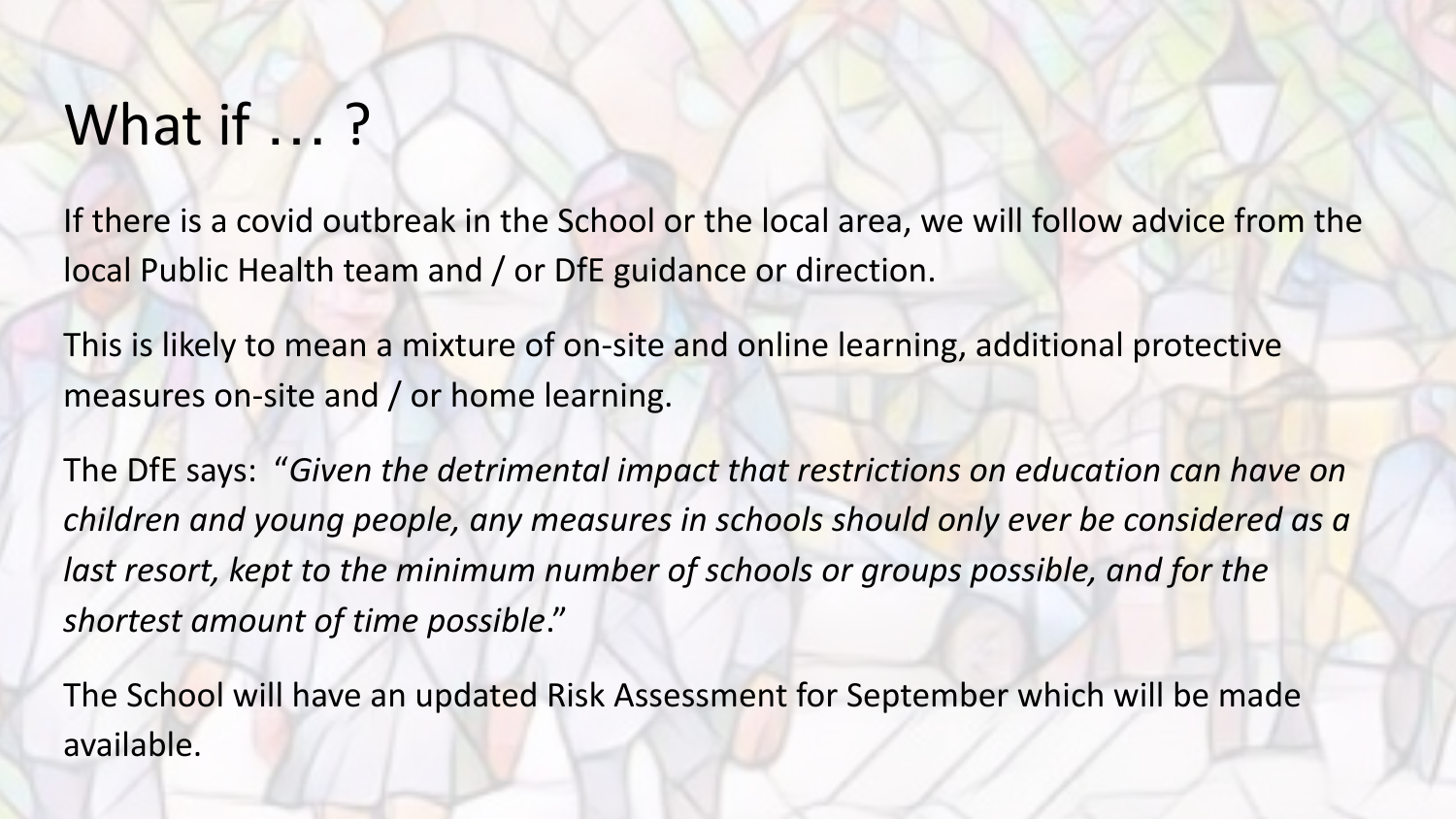## On-site LFD (Lateral Flow Device) testing

We are planning to be able to offer on-site testing at the start of term to each year group, as done in March this year.

**This means we have to do a more staggered start to Term 1.**

Testing is not mandatory. Some may prefer to test at home or at a local test centre. Some may prefer not to test. We do recommend testing before returning to school and maintaining twice weekly home-testing. No-one is forced or obliged to test.

6th Formers can give consent to on-site testing for themselves. Parent / carer consent must be given for children under 16. Please look out for a message about this.

A decision will be made in late August as to whether there remains a case for us offering on-site testing, based (eg) on the numbers signed up and local / national conditions.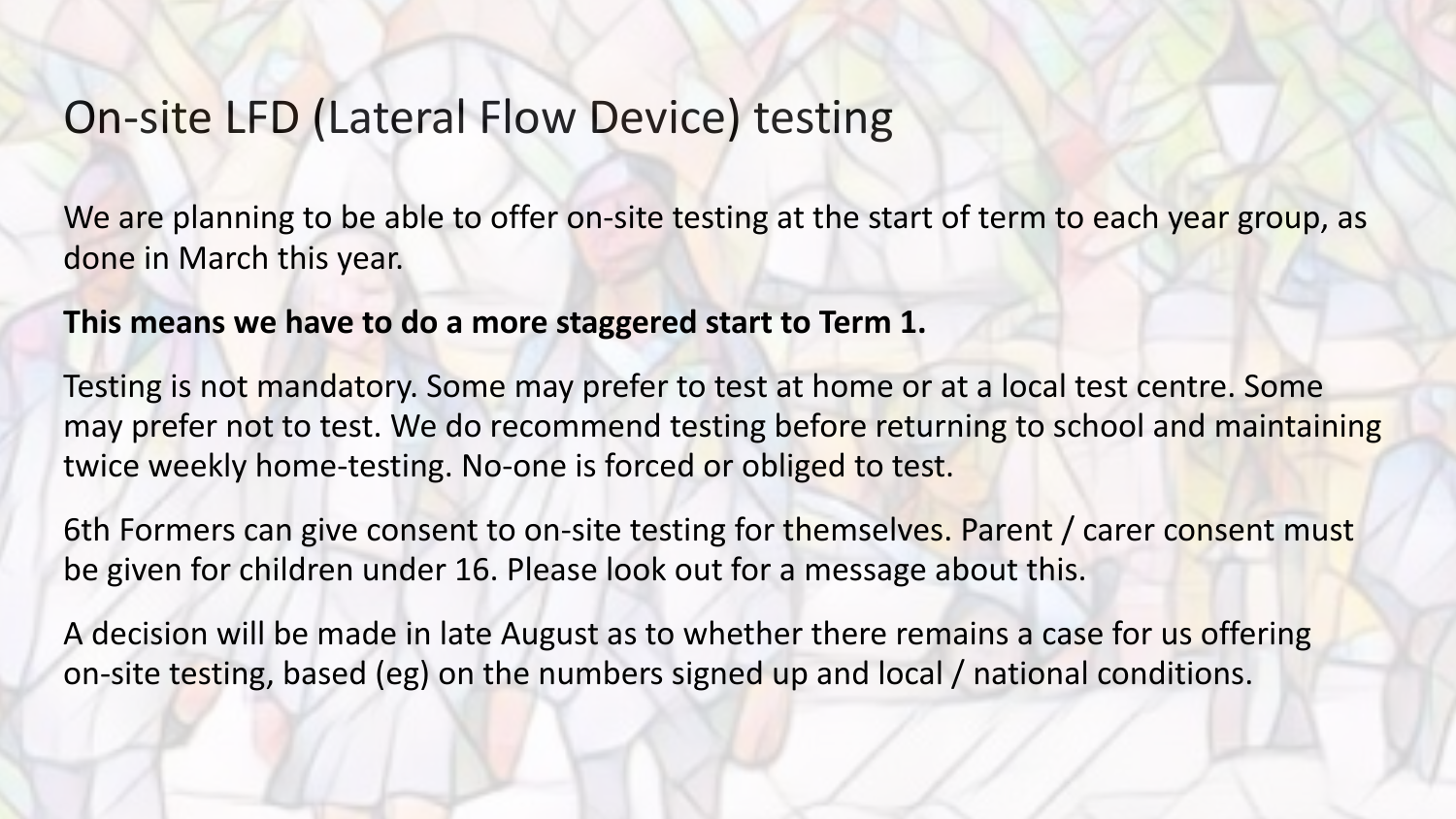## Staggered start to Term 1

| <b>Date</b>    | <b>On-site testing offered to:</b> | <b>Students in lessons</b>   |
|----------------|------------------------------------|------------------------------|
| Fri 3 Sept     | Year 7 and Year 12                 | No-one                       |
| Mon 6 Sept     | Year 11 and Year 13                | Year 7 and Year 12 induction |
| Tuesday 7 Sept | Year 9 and Year 10                 | Year 7, 11, 12, 13 induction |
| Weds 8 Sept    | Year 8                             | Everyone except Year 8       |
| Thurs 9 Sept   | $\overline{\phantom{m}}$           | Everyone                     |
| Fri 10 Sept    |                                    | Everyone                     |
| Mon 13 Sept    |                                    | Everyone  and so onwards     |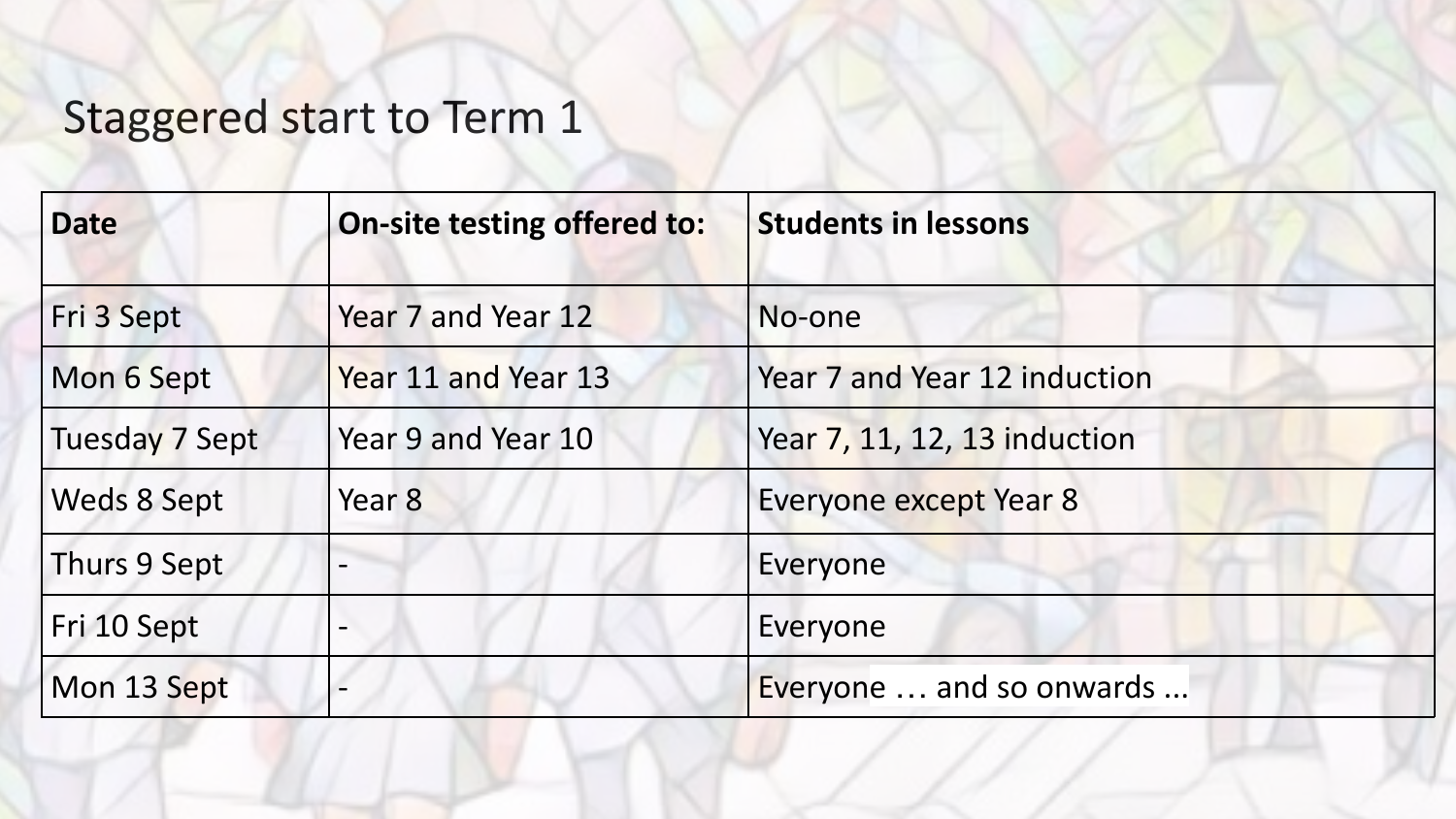## Over the summer ...

- Personal safety for students: guidance Weds 21 July in Forms
- Inform NHS Test and Trace of positive covid test results
- Follow NHS 119 advice
- Look out for messages from school about on-site testing, if you wish to consent
- Sustain home-testing
- Reading and transition materials shared with all students
- Look out for our new website
- GCSE and A-Level students receiving grades in August: look out for messages from the Examinations Office
- Enjoy the summer!